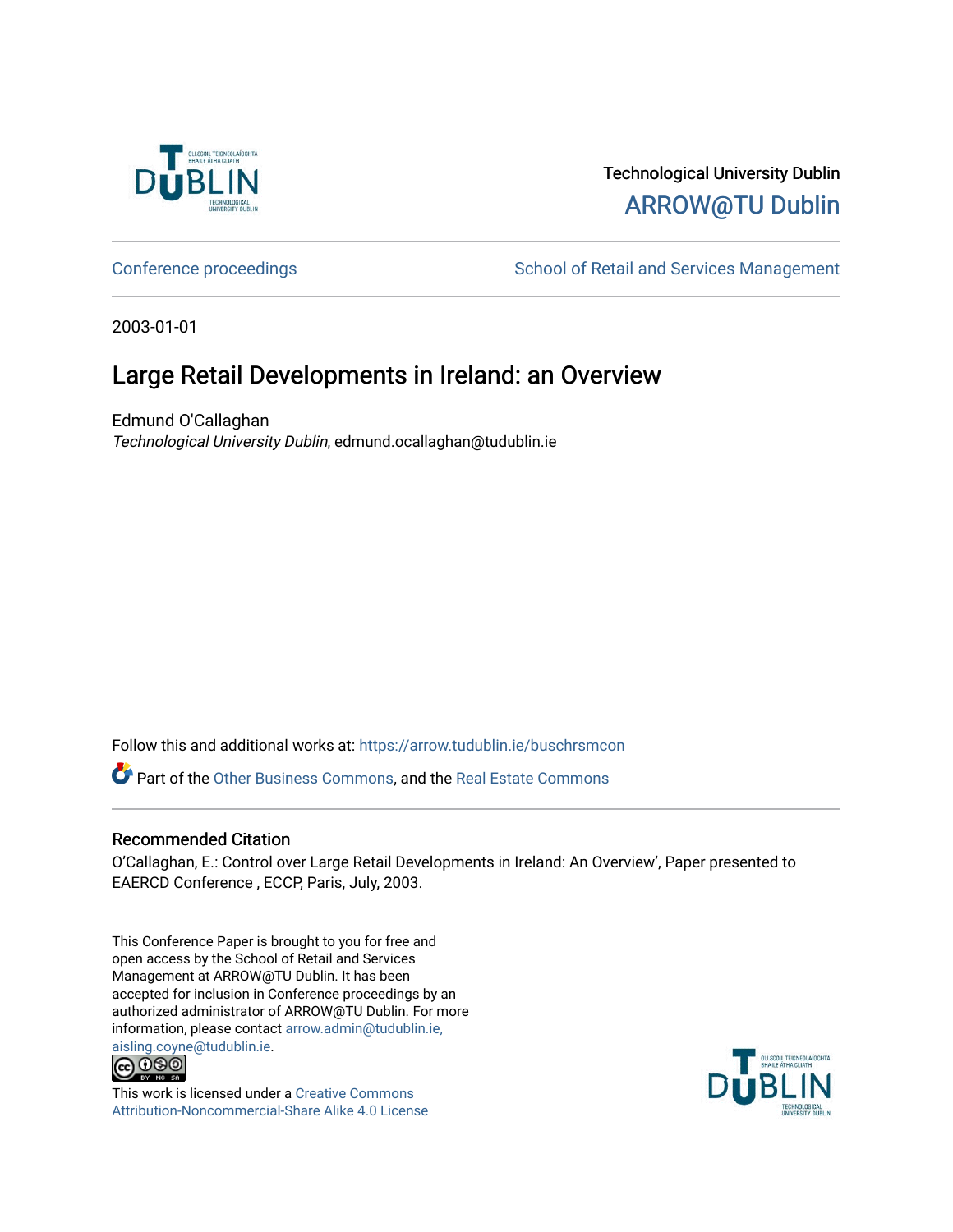

# **Dublin Institute of Technology [ARROW@DIT](http://arrow.dit.ie)**

[Articles](http://arrow.dit.ie/buschrsmart) **[School of Retail and Services Management](http://arrow.dit.ie/buschrsm)** 

2003-01-01

# Control over Large Retail Developments in Ireland: An Overview

Edmund O'Callaghan *Dublin Institute of Technology*, edmund.ocallaghan@dit.ie

#### Recommended Citation

O'Callaghan, E. (2003), 'Control over Large Retail Developments in Ireland: An Overview', Paper presented to EAERCD Conference , ECCP, Paris, July.

This Conference Paper is brought to you for free and open access by the School of Retail and Services Management at ARROW@DIT. It has been accepted for inclusion in Articles by an authorized administrator of ARROW@DIT. For more information, please contact [yvonne.desmond@dit.ie, arrow.admin@dit.ie.](mailto:yvonne.desmond@dit.ie, arrow.admin@dit.ie)

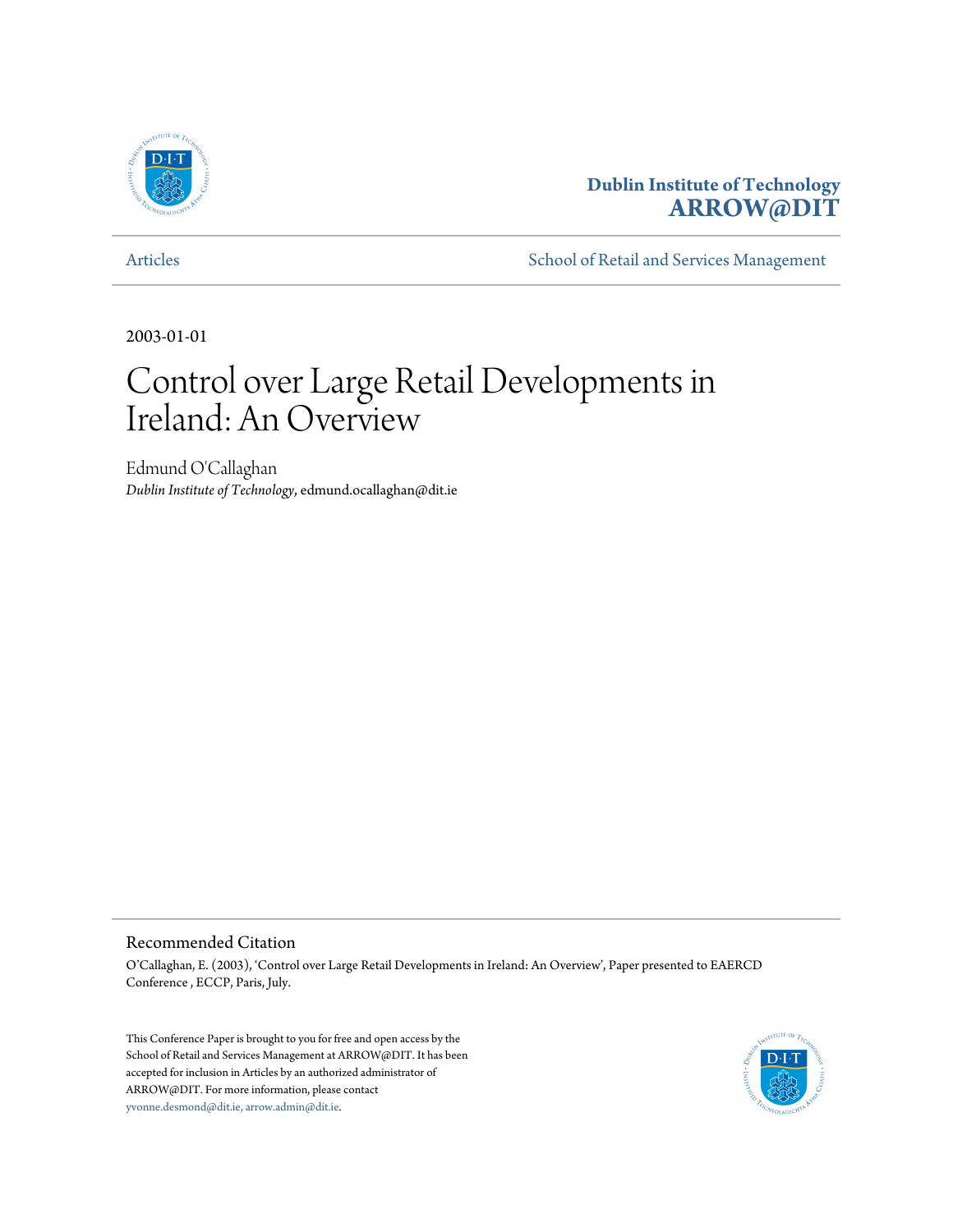# **CONTROL OVER LARGE RETAIL DEVELOPMENT IN IRELAND: AN OVERVIEW**

Edmund O'CALLAGHAN

School of Retail & Services Management, Faculty of Business, Dublin Institute of Technology, Aungier St., Dublin 2. Ireland Tel. 00 353 1 4027062 - Fax 00 353 1 4027199 -E-mail Edmund.ocallaghan@ dit.ie

#### **Abstract**

*This paper illustrates the Irish public policy response to the location and development of large stores, through new planning guidelines issued in 2001. These guidelines provide the basis for a framework to guide local authorities in preparing development plans, in line with the broad principles of 'sustainable development'. The context against which the new planning guidelines were deemed necessary is outlined. The paper concludes that the new guidelines will not seriously hinder non-food formats, nor disadvantage potential new international or national entrants. While it will limit large food-store development, average food-store size will continue to increase and existing operators will re-engineer store formats to compete effectively across the sub-sector.* 

**Keywords** : Store size, market concentration, public policy, sustainable development, retail, Ireland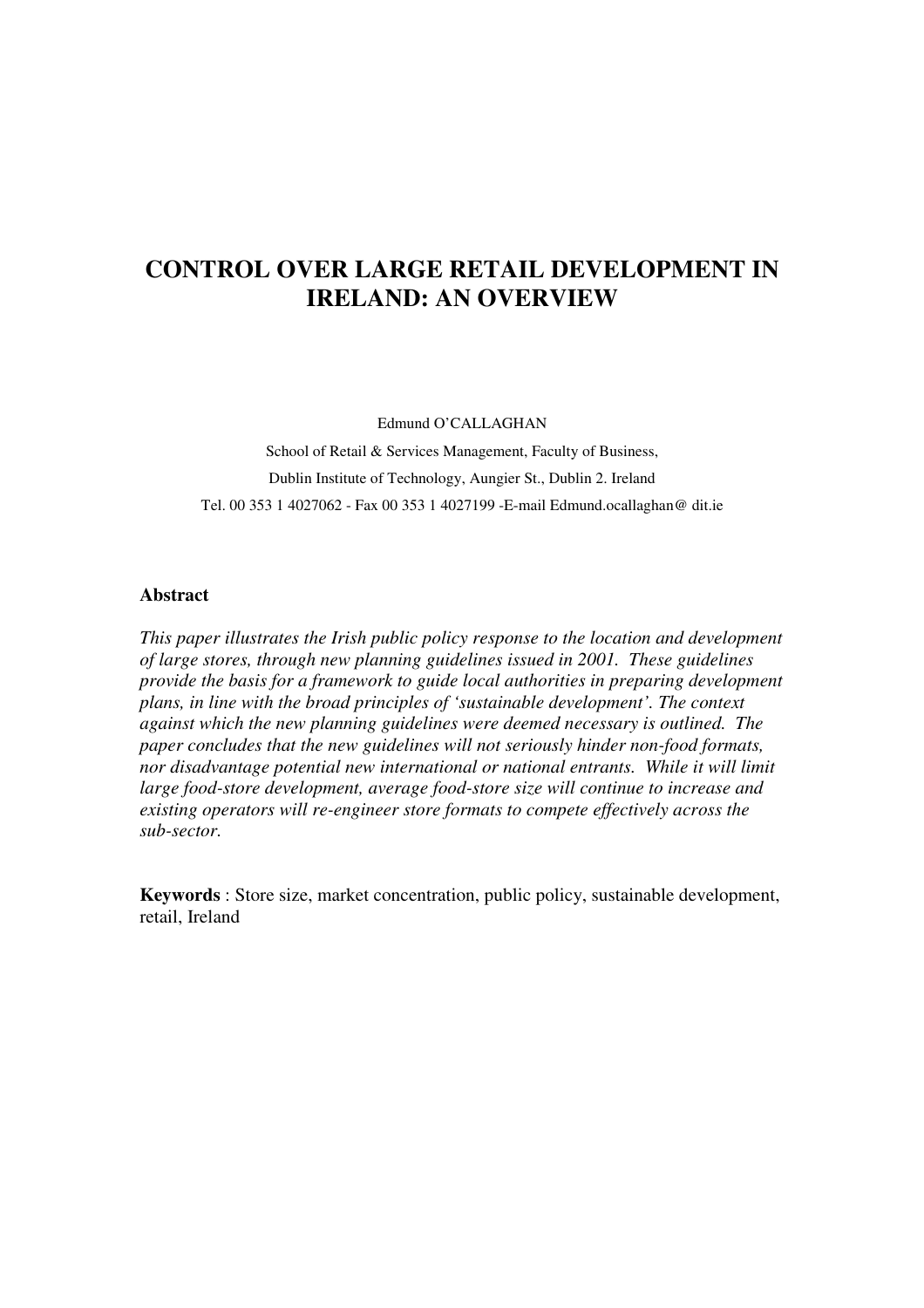# **Control over Large Retail Developments in Ireland: An Overview**

Edmund O'CALLAGHAN

School of Retail & Services Management, Faculty of Business, Dublin Institute of Technology, Aungier St., Dublin 2. Ireland Tel. 00 353 1 4027062 - Fax 00 353 1 4027199 -E-mail Edmund.ocallaghan@ dit.ie

#### **Abstract**

*This paper illustrates the Irish public policy response to the location and development of large stores, through new planning guidelines issued in 2001. These guidelines provide the basis for a framework to guide local authorities in preparing development plans, in line with the broad principles of 'sustainable development'. The context against which the new planning guidelines were deemed necessary is outlined. The paper concludes that the new guidelines will not seriously hinder non-food formats, nor disadvantage potential new international or national entrants. While it will limit large food-store development, average food-store size will continue to increase and existing operators will re-engineer store formats to compete effectively across the sub-sector.* 

**Keywords** : Store size, market concentration, public policy, sustainable development, retail, Ireland

#### **1. Introduction**

Retail planning is a controversial issue that has received significant academic attention over the years (Davies 1979, 1995). Much debate revolves around issues of sustainable development, laws of competition and fair-trading and the size and location of new retail developments. The comments of Davies (1995) on the European planning context of the 1990s are particularly appropriate in the current Irish context, 'retail planning interests are increasingly tied with concerns about urban sprawl, growth of car usage and traffic pollution'. While considerable support exists in Ireland on the need for sustainable development (Forfas, 1999; Tym & Partners, 1999; Goodbody, 2000), the difficulty revolves around the reconciliation of two opposing goals of planning. The first concerns the economic need for planning policy to support the development of an efficient retail sector, thus delivering better consumer choice and value for money. The second concerns the societal need to have equitability of retail provision irregardless of where one lives. The new planning policy in Ireland attempts to strike a balance between economic and planning considerations.

In an Irish context, there has been substantial growth in store size (particularly in the grocery sector) and in the size of new shopping developments. Most of these developments have been located in out-of-town or edge-of town locations, away from traditional retail centres and this has provoked conflict and controversy. The increased incidence of both multiple and international retailers has fuelled an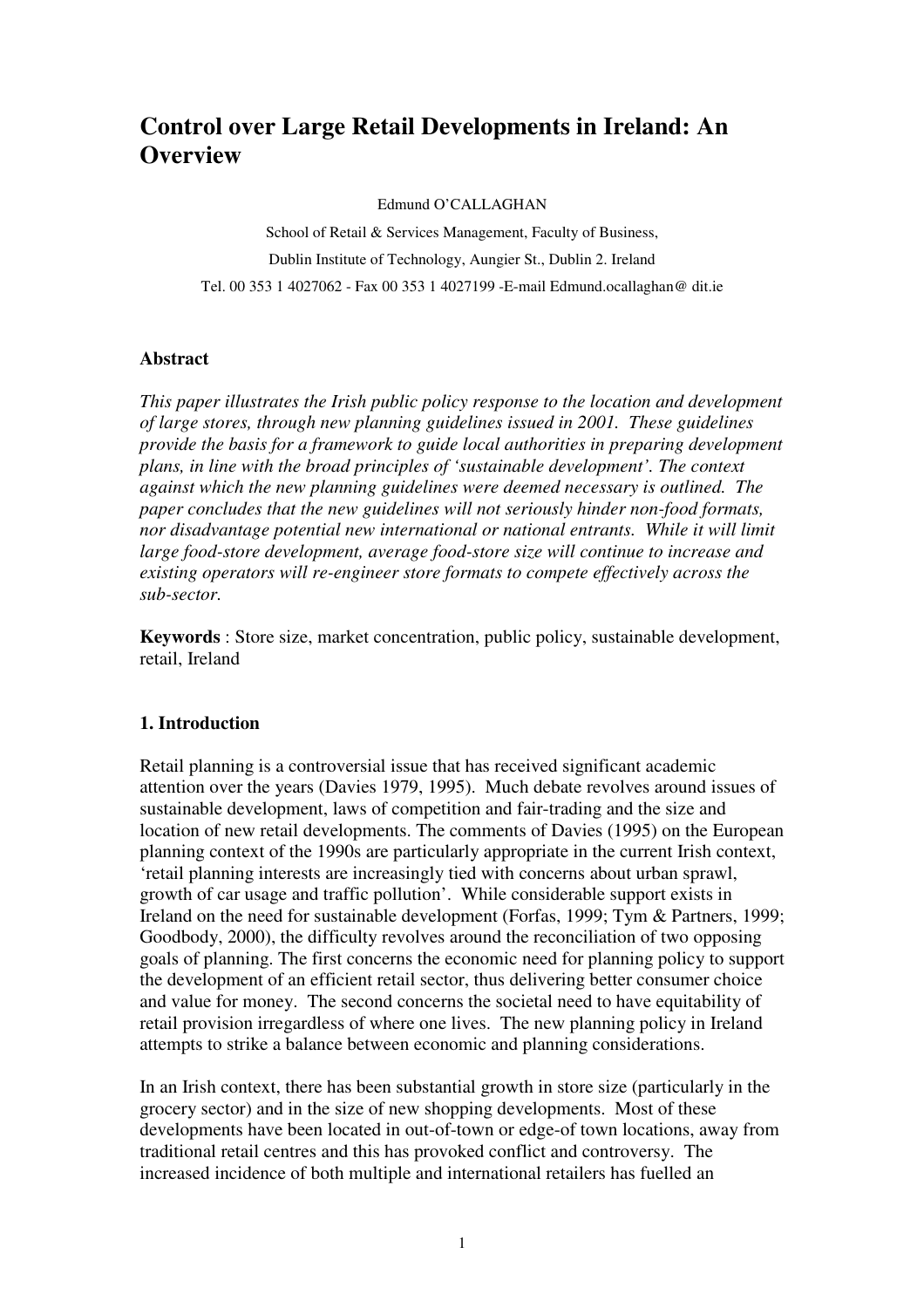increasing demand for larger retail units. In 1998, the minister of the environment introduced a temporary ban on the development of food-stores in excess of 3000 square metres. There followed a period of consultation which resulted in the publication of two studies; the first in April 1999 by Tym & Partners who presented draft retail planning guidelines for planning authorities; the second was a competition study on the economic aspects of Tym's proposed guidelines on the retail sector (Goodbody, 2000). Subsequently, these guidelines were issued (with minor amendments) as ministerial guidelines under section 28 of the Planning and Development Act 2000, and came into effect from the 2<sup>nd</sup> January 2001.

Under section 28, the cap on grocery store size was maintained at 3000 square metres nationally with the exception of the greater Dublin area, where the cap was increased to 3500 square metres. The higher cap had regard to the greater size and density of population in the greater Dublin area, the close proximity of residential areas to established town centres, and the size of the populations contained within the catchment areas of retail centres. The new guidelines also contained a range of other floor space caps and development control criteria in relation to various types of retail development within the food and non-food sectors.

#### **2. Public Policy and Retail Planning**

Public Policy affects retailers through imposed government regulations introduced over different time-periods. Examples include directives on pricing and negotiation, merger and acquisition legislation and retail planning laws. Alexander (1997:173) suggests that governments, through public policy, endeavour to both control competition, and at the same time encourage fair competition. Sternquist & Jin (1998) give general examples of the effect of such legislation ie. limits on the importation of merchandise, reduction of excessive price competition and the protection of small businesses.

International examples of public policy legislation in a retail context include the Robinson-Patman Act in the USA ((Hollander & Omoura 1989), the Large Stores Law in Japan (Larke, 1992), the Loi Royer in France (Fries, 1978; Metton, 1995), the Loi de Cadenas in Belgium (Francois & Leunis, 1988) and Resale Price Maintenance in the UK (Davies & Harris 1990). Davies & Itoh (2001) state that the common feature of all such legislation is to restrict the activities of large-scale retailers, thereby inhibiting competition. The literature generally views exposure of markets to competition as increasing the likelihood of market efficiency. McAleese (2001) outlines three major economic benefits of competition. Firstly, it makes organisations internally more efficient by sharpening incentives to avoid slackness. Secondly, it allows the more efficient organisations to prosper at the expense of the inefficient. Thirdly, it improves dynamic efficiency by stimulating innovation. Davies  $\&$ Whitehead (1995) postulate that in the absence of restrictive planning legislation that retailers achieve economies of scope by building larger outlets. They argue that such supports for the independent retail sector acts to restrict concentration in the retail sector. Boylaud & Nicoletti (2001) argue that restricting access by imposing special requirements for outlet registration and/or outlet size thresholds curbs the dynamism of an industry and competitive pressure, leading to lower employment growth and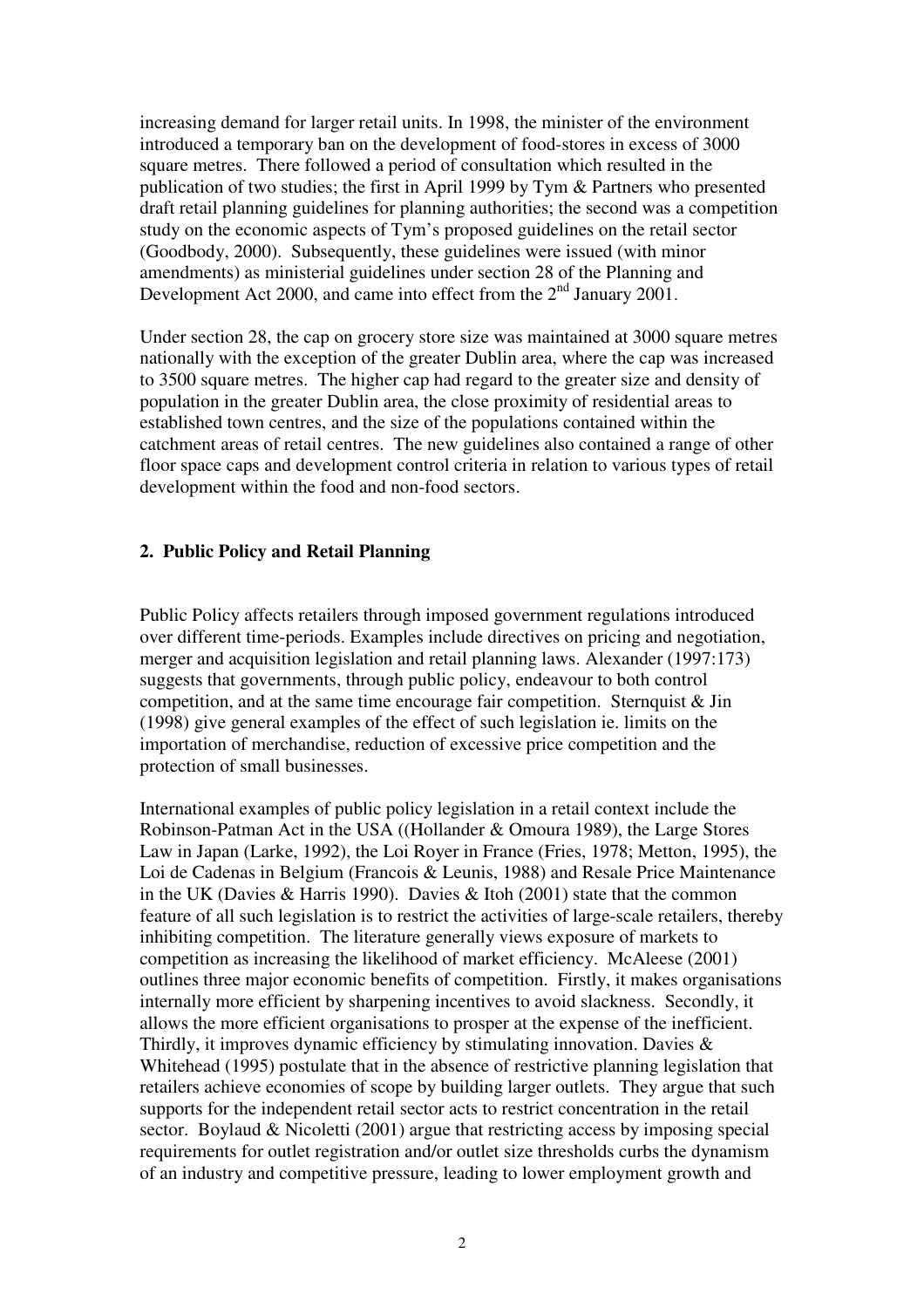higher consumer prices. They also suggest that unduly restrictive regulations generally lead to rigidities, hamper modernisation and competitiveness of the sector.

Public policy legislation has often been introduced as a result of political pressure by small business lobby groups. The introduction of retail planning controls to protect the interests of national small business sectors is a common theme in the literature [Alexander, (1997:175); Francois & Leunis, (1988); Merenne-Schoumaker, (1995); Metton, (1995); Pellegrini, (1995)]. Kacker (1986) pointed to the role of public policy in protecting small business interests in Europe during the 1960s and 1970s. More recently, Davies (1995) provided European examples in relation to specific national markets. Merenne-Schoumaker (1995) states that the solitary aim of public policy in Belgium has always been the protection of the independent trader. While in France, Metton (1995) states that the Roi Loyer was introduced to calm the anxiety of small shopkeepers regarding the phenomenal growth of hypermarkets in the 1963- 1973 period. Similarly, Pellegrini (1995) points to the planning regulations introduced in Italy in 1971 whose un-stated aim was to 'soften the impact of large stores on existing independent retailers'.

Mc Goldrick (2002) suggests that a change in regulation affects competitive behaviour in a market. An example of such a change in behaviour is provided by Sternquist & Kacker (1994) who stated that the motives behind French hypermarkets moving into the UK, Spain, Germany, Brazil and Argentina was primarily because of the 1973 Loi Royer Act, which sought to regulate the domestic expansion of large retail stores. Organisations like Auchan, Carrefour, Euromarche started exploring new growth opportunities in southern Europe in 1975 when the Loi Royer came into force. This has push theme resonance in terms of findings on the motives for retail internationalisation ( Kacker 1985, Treadgold 1991)

#### **3. Irish Retail Sector**

The Irish retail sector is considered a relatively under-developed retail market by European standards (Euromonitor 2001, 2002). It exhibits characteristics associated with an under-developed retail structure where small independently run businesses and small stores dominate the retail landscape. While national enterprise density is high, there was a 10% reduction in the Greater Dublin Area (GDA) in the 1994-2002 period (Table I).

#### INSERT TABLE I

While overall store numbers increased by 9% during the 1994-2002 period (Table II), there is increasing evidence of a reduction in the numbers of small independent operators across retail sub-sectors. This is particularly evident in the grocery sector, where the top five grocery chains control in excess of 70% of the market (Nielsen 1994, 2002). The trend towards higher concentration levels is also evident in the nonfood sector where large international retailers entered the market in the late 1990s, most notably in the electrical/ computers, furniture, DIY and pharmacy sectors. A UK based report suggested that Ireland's prosperity in the 1990s acted as a magnet for UK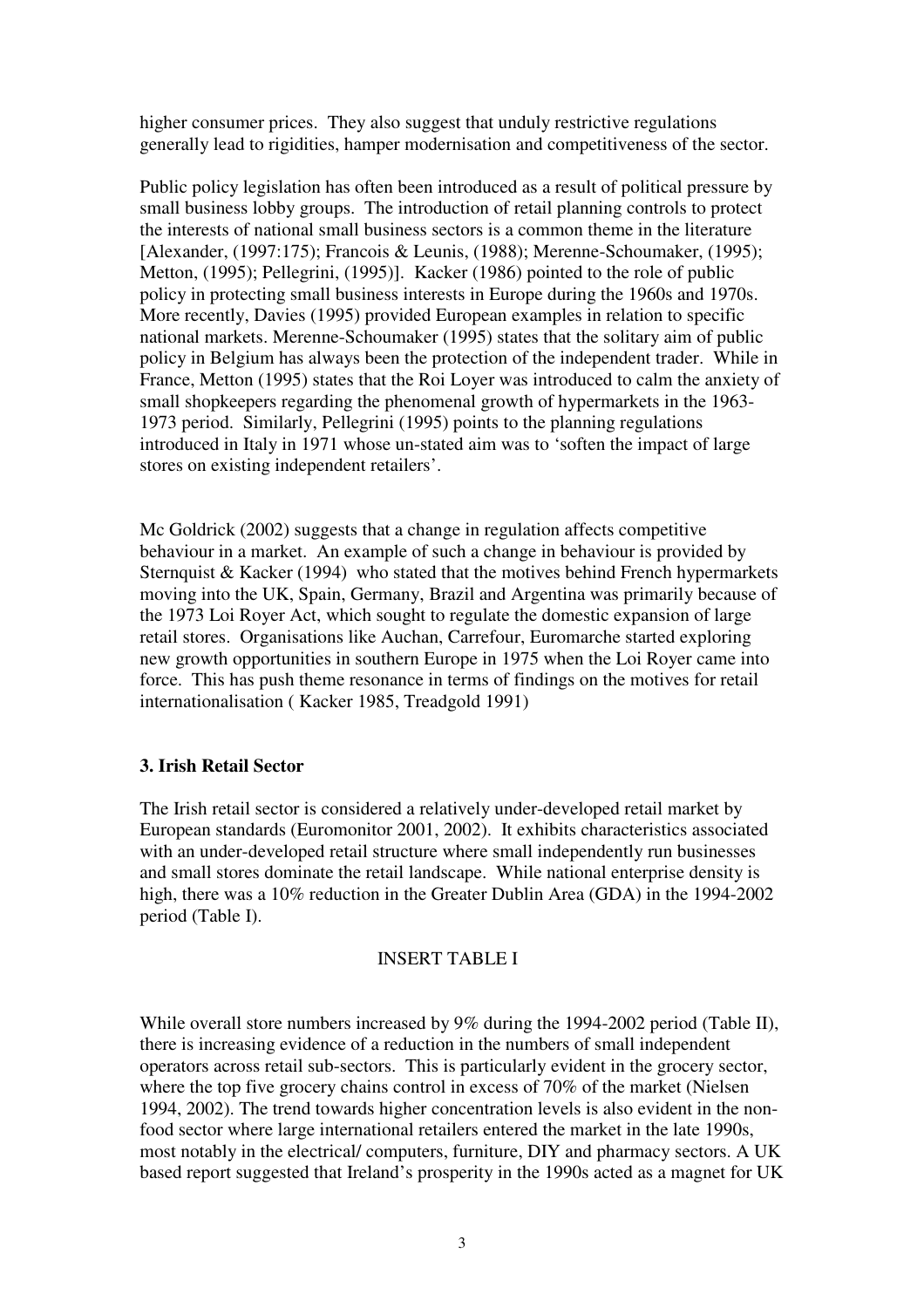retailers keen to exploit opportunities in a nearby and similar marketplace (Financial Times, 1999). The increased internationalisation of the Irish retail sector has fuelled the demand for larger selling units, which have tended to be located in out-of-town developments.

#### INSERT TABLE II

*Tesco's* entry into the market in 1997 was significant in relation to the store size issue. Their arrival in Ireland was one of the most publicised take-overs in recent history. Stakeholder reaction was a cocktail of anxiety, distrust, and trepidation. Staff feared for their working conditions and in some instances for their jobs. Suppliers were conscious of *Tesco's* own-brand penetration within UK stores and feared being delisted. Other smaller competitors feared that the massive buying power of *Tesco* would undermine their viability. In fact, industry spokes-people expressed concern that the takeover could result in substantial job losses across other sectors of the Irish economy. It was also feared that *Tesco* would roll out its superstore format in the Irish market. Consequently, RGDATA, a trade organisation that speaks for independent grocers, pledged itself to an 'all out war' on *Tesco* and levied its members to fund its efforts. It was most vocal in its opposition to the possibility of *Tesco* developing it's superstore format in Ireland. Mainly in response to its lobbying, the Minister for Environment and local government, through his 1998 planning directive, placed a moratorium on any new supermarket over 32,000 square feet, pending a legislative review. This occured, despite the fact that Irish multiples, *Dunnes Stores* and *Superquinn* had already opened large modern stores in excess of the cap size.

The increased rate of new retail developments in the 1990s , principally occupied by both international and national multiple operators, was perceived as a major threat to the viability of town-centre retailing and, in effect, traditional small retailers. The out-of-town shopping developments served as ideal shopping locations for changing consumer requirements. In order to compete more effectively with these large developments, many city and town centres, through small business associations, encouraged high street retailers to refurbish premises, up-date shop fronts and standardise shopping hours (introduced late opening). Other town-centre development schemes were initiated to improve the overall high street ambience. Examples include the pedestrianisation of primary streets, additional car parking, street furniture, improved lighting and attractive floral displays. All these improvements were designed to transform the town centre shopping environments to compete with out-of-town developments.

The increased demand for new retail space was driven by a myriad of environmental factors: a booming economy, favourable demographics and changing lifestyles. Unprecedented increases in consumer spending and retail sales reflect the effective transformation of the Irish economy in the 1990s. It grew more strongly than any other OECD country in the 1990s, and consistently recorded the highest growth rate among EU countries during this decade (Central Bank, 1999). For example, in the decade to 1996, GNP growth was almost three times that of the previous decade, averaging 5 per cent per annum (Central Bank, 1997). This growth accelerated in the late 90s and GDP growth for 2000 was almost 10% (Central Bank 2001). Disposable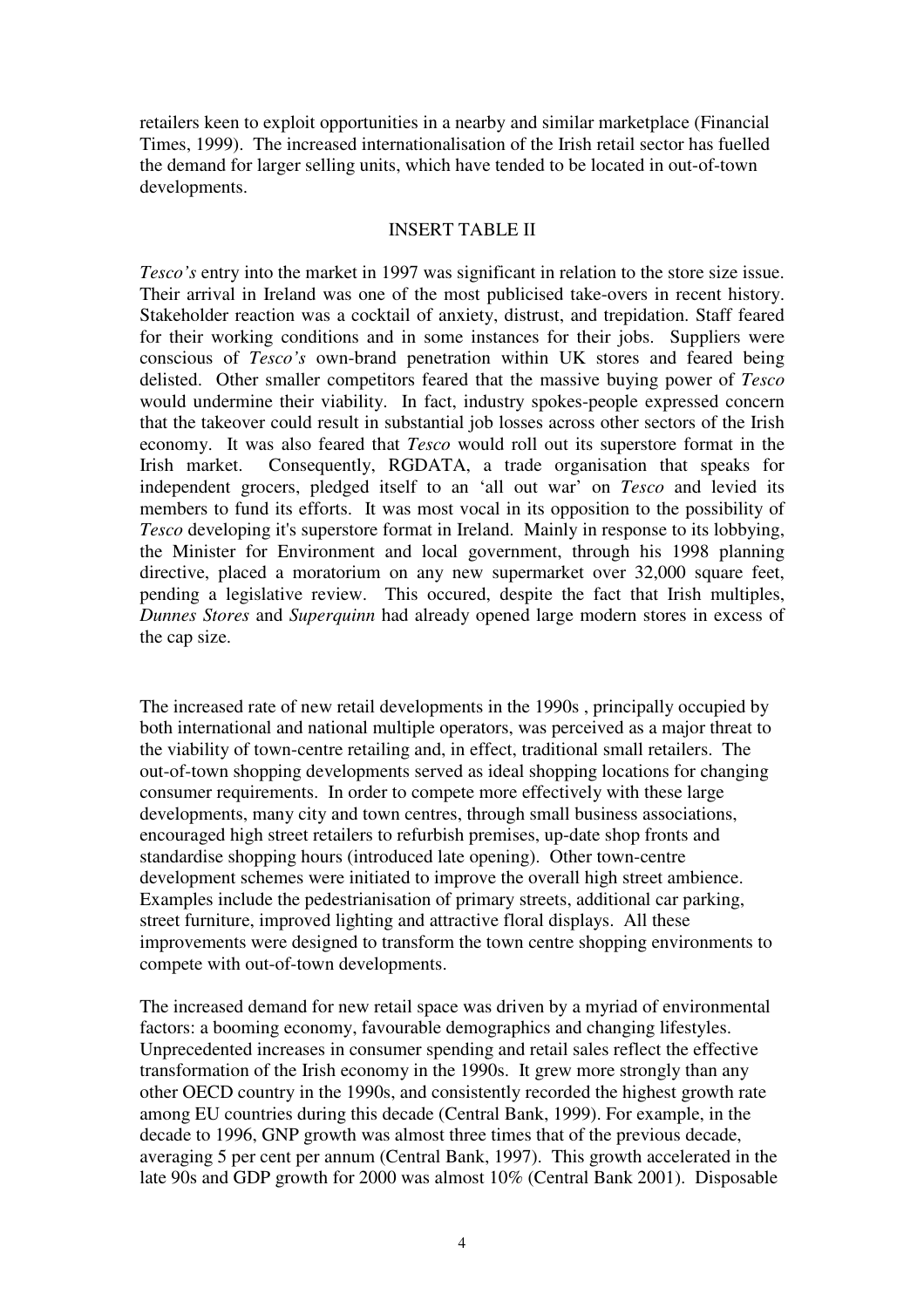income, a key determinant of consumer expenditure and retail sales, increased in 1990s Ireland due to greater numbers in employment, lower personal taxes and lower interest rates (Mintel 1999).

The total population of the Republic of Ireland was 3.917 million in 2002 (Nielsen 2002). This represents an increase of 10.18% on the 1992 population and is the highest population recorded since Ireland became an independent state. In spite of its growing population, Ireland continues to have one of the lowest population densities in Europe at 52 persons per sq. km (Financial Times, 1999). It is a small market with a strong urban/rural divide. The distribution of the population has undergone a major shift during the second half of the  $20<sup>th</sup>$  century. The decline in the rural population from 53 per cent of the total population in 1951 to 35 per cent by 1996 is indicative of population re-distribution (CSO 1996). Home ownership levels are high with an estimated 81 per cent of Irish people owning their own homes in 1997 (Foley 1998:24). The age distribution of the population is weighted towards the younger end of the spectrum with approximately 54% of the population under the age of 34 (Nielsen 2002). This young national demographic profile is reflected in a 13.3% increase in the number of households between 1991 and 2002. They increased from 1.06 million to 1.219 million between 1991 and 2002 (Nielsen, 2002; CSO, 1997).

Lifestyle changes in Ireland have also been dramatic; young people tend to leave the nest earlier; increased female participation rates in the workforce influence both family lifestyles and the family value system; better levels of education mean that young people are more questioning and more critical; greater affluence has facilitated foreign travel and widened people's horizons. Such lifestyle changes have increased demand for a wider range of consumer products. Equally, increased participation of women in the workforce has changed shopping patterns and has effectively reduced the time available for frequent shopping (Mintel 1999). The 1990s consumer almost exclusively used their car for shopping trips, shopped less frequently, spent more per visit and increasingly valued safe, secure and inexpensive or free parking (Ibid). Such requirements increased the attractiveness of out-of-town shopping centres and retail parks.

# **4. Shopping Centre Development**

Ireland is now a country of purpose built shopping centres that exist alongside or implanted within the traditional pattern of town and suburban high street shopping areas. There are currently one hundred and sixteen shopping centres nationally, of which fifty-one are located in Dublin and the remaining sixty-five located in the rest of the Republic. There are twenty retail parks with twelve located in the capital and eight outside the Greater Dublin Area (Parker et al 2001a, 2001b). This represents a veritable metamorphosis of the Irish retail system over the past three decades. The first planned shopping centre development opened in the Dublin suburb of Stillorgan in 1966. There followed more than thirty years of substantial planned retail development. This had national impact as can be seen in Table III. The increasing urbanisation of the Irish consumer market was significant in driving this growth. The location of subsequent retail development was a logical consequence of such population shifts in terms of necessary retail provision. In the cities and towns, the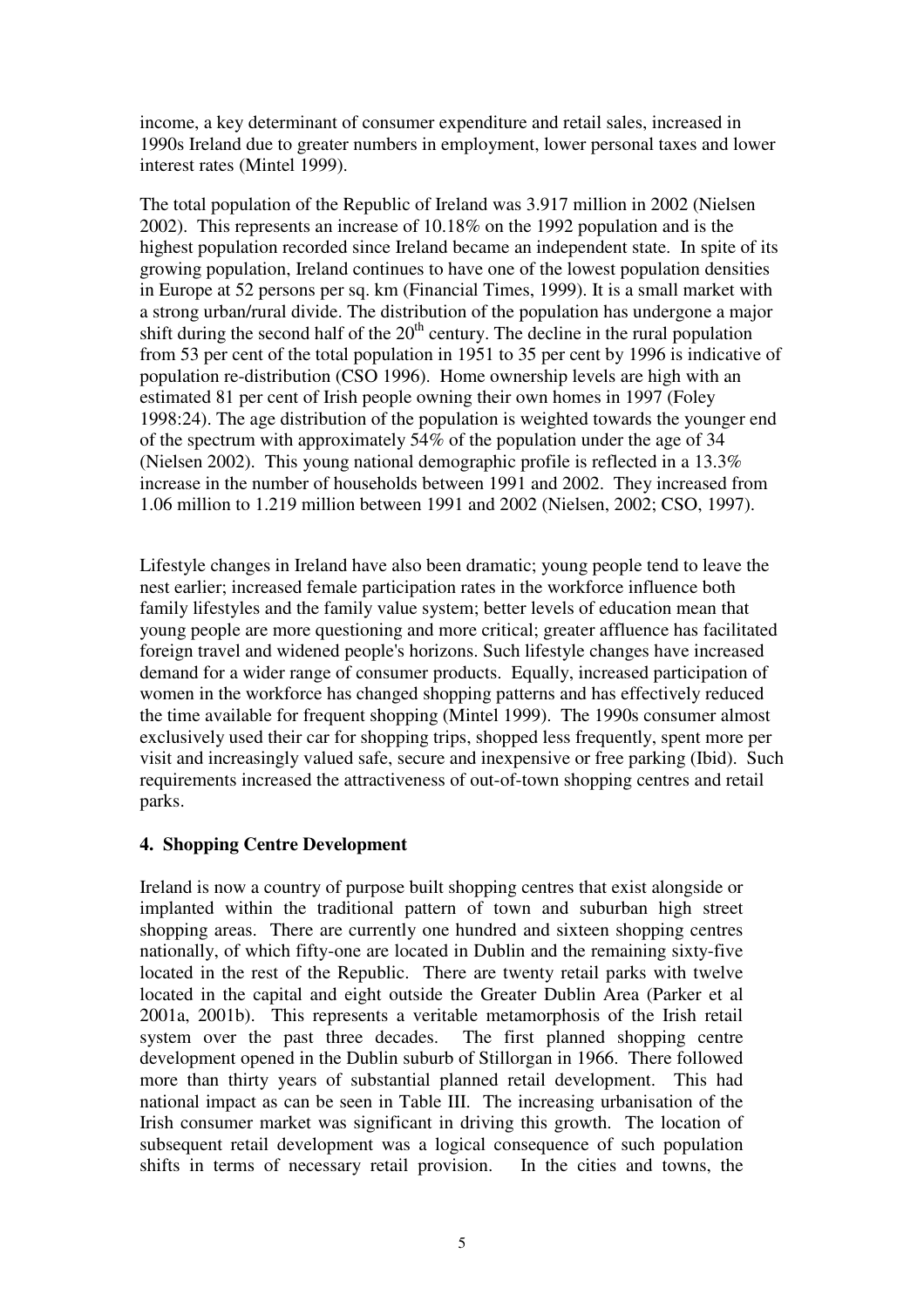increased competition from out-of-town or edge–of-town shopping centres and retail parks was unwelcome by existing high street retailers as it posed a significant challenge to traditional town-centre retailing. Table III shows the number of purpose built shopping centres and the amount of lettable retail space opened in different periods since 1971. Nationally, the increase in the average size of shopping centre developments is significant and illustrates the trend towards larger retail developments. For example, the average size of shopping centre developments grew in each decade examined. However, the national average increase of 46 per cent masks phenomenal growth in average size of Dublin shopping developments which grew by 189 per cent over the period.

#### INSERT TABLE III

An additional 223,244 square metres of retail space was created through planned shopping centre developments in the 1970s. In Dublin, all large developments were in the suburbs. In the 1980s, an additional 247,041 square metres of retail space was added to the landscape. This was the decade that saw the initial fight back by Dublin city centre. Both the *Ilac centre* and the *St. Stephen's Green* shopping centres opened in this decade and many urban regeneration schemes were initiated. The decade of the 1990s was remarkable in the amount of additional retail space added to the national retail landscape and reflected new confidence in the country as a result of exceptional economic growth figures. A further 389,836 square metres of new shopping centre developments and 133,318 square metres of retail parks came on stream during this decade, of which 92,159 sq.metres was created in the capital. 1996 was the exceptional year of the decade with an additional 75,000 square metres of retail selling space coming on stream in Dublin (O'Callaghan & Wilcox 1997). This represented the biggest investment in retailing for over ten years. An 'invasion' of international retailers, mostly from the United Kingdom fuelled the increased demand for space in the latter half of this decade. For example, the Jervis centre opened in 1996 (30,416 square metres and costing IR£50million) with big name UK retailers *Boots, Debenhams, Dixons, Tesco, Waterstones, Burtons, Marks & Spencer* and *Argos* acquiring the majority of lettable space.

#### **5. Irish Retail Planning Context**

Irish Retail Planning is part of the overall physical land-use planning system, a product of the 1963 through 1999 Local Government (Planning and Development) Acts. The physical planning system is administered by 88 local planning authorities (29 county councils, 5 County Borough Corporations, 5 Borough Corporations, and 49 Urban District Councils). Planning responsibility is vested in such local authorities for the preparation of local development plans to determine forward planning and development control policy, and planning objectives for each local area. Therefore all retail developments require planning permission from the relevant local authority, whose decision can be appealed to *An Bord Pleanala (Planning Appeals Board*).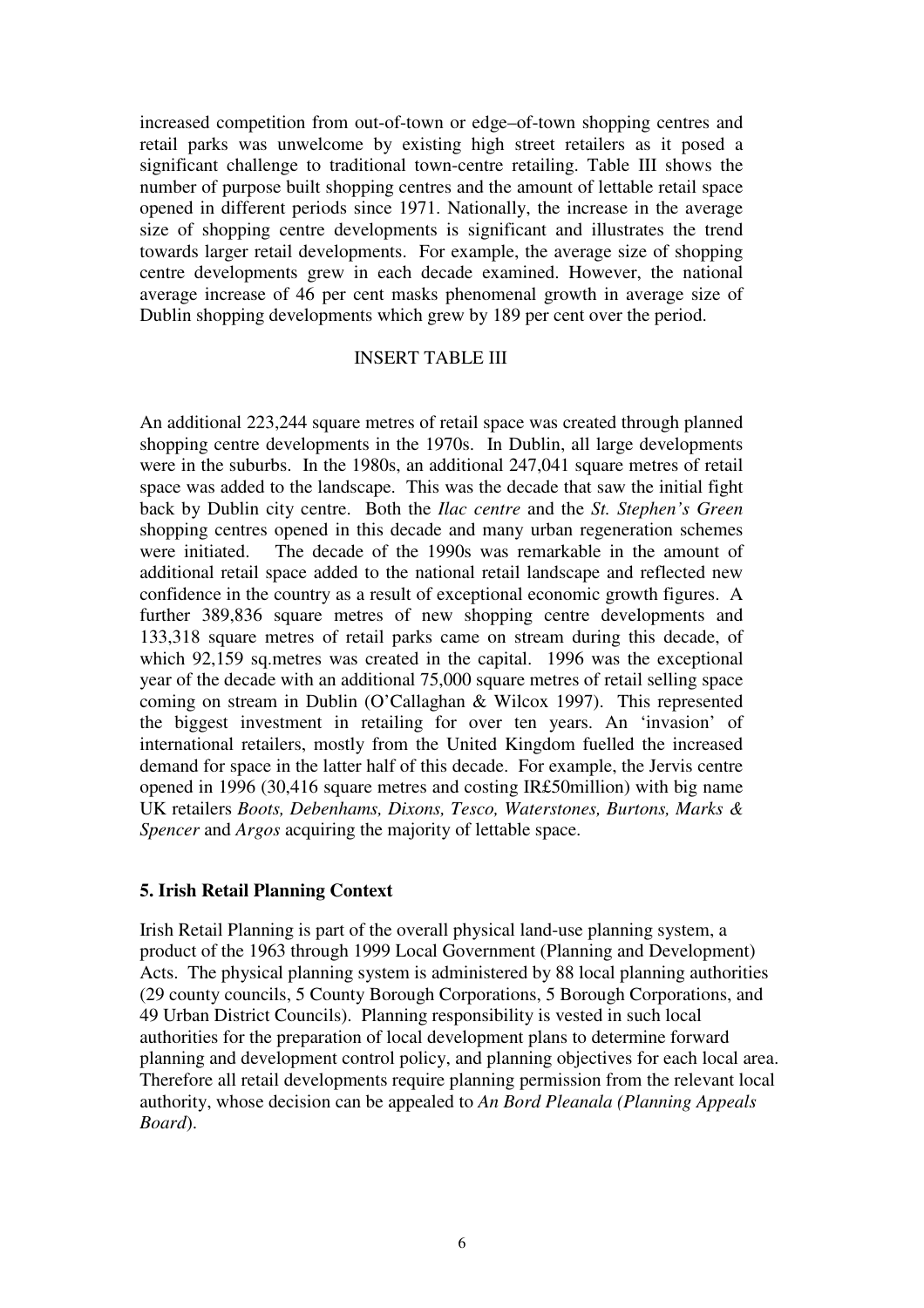Parker (1995) points to the frequent conflict that occurred prior to the early 1980s as a result of the lack of guidance given to local authorities on retail planning. Consequently, specific retail planning controls were introduced in 1982 under the Local Government (Planning and Development) General Policy Directive, 1982 (S.I. No. 264 of 1982). This directive outlined general criteria against which all new retail developments should be assessed. The Goodbody report (2000) expressed the view that the 1982 directive was issued as a response to the expressed concern of independent retailers about the need for greater control over the establishment of large-scale retail developments. Under the 1982 act, local authorities were to be directed by the following considerations:

- The adequacy of existing retail shopping outlets;
- The size and location of existing shopping outlets;
- The quality and convenience of existing retail shopping outlets;
- The effect on existing communities, including in particular the effect on established retail shopping outlets and on employment;
- The needs of elderly, infirm and disabled persons and of other persons who may be dependent on the availability of local retail shopping outlets;
- The need to counter urban decline and to promote urban renewal; and to promote the utilisation of unused infra-structural facilities in urban areas.

Keogh (1995) in (Parker 1995) suggested that this directive tended to reinforce rather than change the planning policies of many local authorities. The interpretation of the directive differed from local authority to local authority over issues such as 'adequacy', 'quality and convenience', and 'effect'. Parker 1995, after examining the decisions of various local authorities concluded that the planning emphasis was clearly on the maintenance of existing shopping infrastructure:

'*The retail planning policies of many local authorities are rooted primarily in maintaining and enhancing the appeal of existing shopping locations. As such, it is considerably more difficult to develop new retail locations than to develop in existing locations, for the principle of need generally has to be demonstrated'*

Parkers view is re-enforced by (Forfas 1999: 114) which stated that in practice, 'planners have on occasion refused permission for developments where there is substantial possibility of a development impacting on the existing retail strictures of towns and cities'

The 1998 Local Government (Planning and Development) General Policy Directive (Shopping) restated in a strengthened form the considerations outlined in the 1982 Directive and contained a specific additional reference to the impacts on road traffic. It also introduced a cap on supermarket store size of 3000 square metres pending a legislative review of retail planning policy. A team of consultants were appointed in late 1998 to undertake a study on Retail Planning and prepare draft guidelines for public consultation. (Terms of Reference: see Appendix A)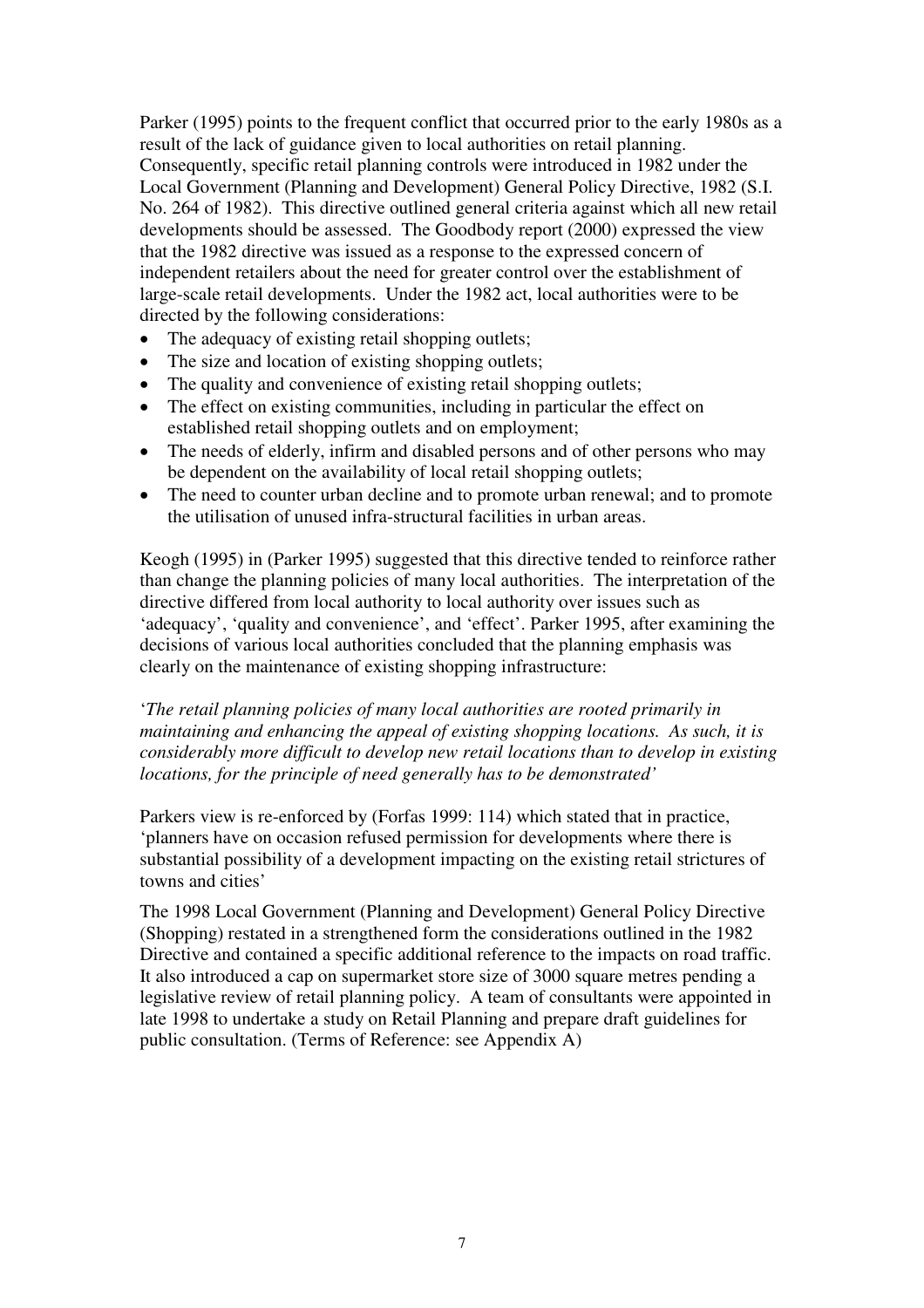#### **6. Control of Retail Development**

The approach to controlling retail development in Ireland is informed by five key planning objectives summarised as follows. Firstly, the need to prevent urban decline and promote the vitality of town centres. Secondly, the socio-economic need to prevent the stripping of retail provision (small retail outlets) in both local urban neighbourhoods and rural hinterlands as a result of large retail developments. Thirdly, the need to prevent large retail development negating the strategic function of the national road network, through the distortion of traffic patterns and congestion. Fourthly, the need for retail development to proceed in accordance with the principles of sustainable development. Fifthly, the need to discourage retail developments of an inappropriate scale in out-of-town locations that give rise to a distortion of the established urban/retail hierarchy.

# **7. Draft Retail Planning Guidelines (DRPG) 1999**

#### 7.1 Restrictions Recommended

The guidelines recommended a maximum limit of 3000 square metres on the size of foodstores nationally, with the exception of the Dublin Metropolitan Area (DMA) where the cap was increased to 3500 square metres. Secondly, the DRPG recommended a retail park format in the range 8000 square metres to 15,000 square metres for exclusively household bulky goods or goods generally sold in bulk. Thirdly, for retail warehouse developments, a minimum unit size not less than 700 square metres with a maximum unit size of no more than 6000 square metres. Fourthly, the guidelines recommended a limit of 100 square metres on any shop associated with a petrol filling station. Fifthly, a complete ban on the development of any regional shopping centres outside the DMA was recommended. It was also envisaged that district centres in the 10-20,000 square metres range could be developed depending on population density in the catchment area. Re-use of existing non-retail and vacant premises within town centres was to be encouraged especially for discount food formats.

#### 7.2 Guideline Objectives

The draft retail planning guidelines are based on five fundamental policy objectives:

- In future, all development plans should incorporate clear policies and proposals for retail development including floorspace caps.
- The planning system should facilitate a competitive and healthy environment for the retail industry of the future.
- Retail development should be promoted in locations that are readily accessible, particularly by public transport, which encourages multi-purpose trips on the same journey.
- Retail planning policy should seek to support the continuing role of town and district centres which will reinforce investment in urban renewal.
- To ensure that national roads and motorways can fulfil their regional and national transport role, there should be a presumption against the location of large retail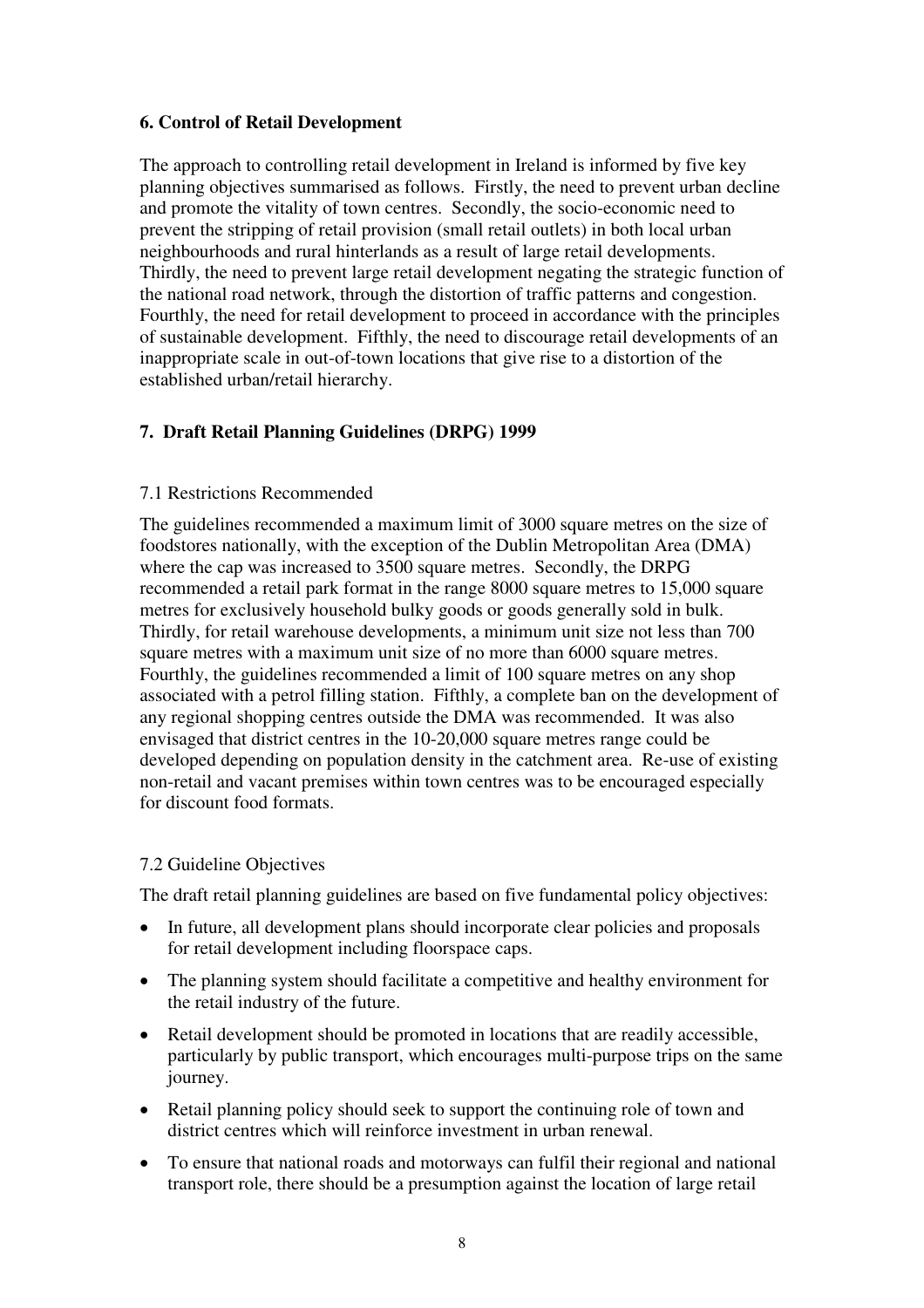centres adjacent to such roads as they can lead to inefficient use of such infrastructure

#### 7.3 Planning Permission

The guidelines shift the onus onto the applicant to demonstrate compliance with the local development plan. The applicant also has to submit evidence (Appendix B) that demonstrates that there would be no adverse effect on the vitality and viability of any existing town centre.

# **8. Competition Study**

A study commissioned jointly by the Department of Environment and Local Government and the Department of Enterprise, Trade and Employment to assess the economic impact of the DRPG broadly supported the DRPG approach. They accepted that the DRPG addressed legitimate socio-economic and environmental objectives and supported the hierarchical approach to planning (which dictates that retail developments should be of appropriate scale) even if it was accepted that this policy had the potential to raise retailing costs and consumer prices. They suggested that the hierarchical approach was a fundamental element of development planning in delivering retail structures that support the maintenance of vibrant and viable centres (with acceptable levels of traffic). They viewed the planning benefits associated with this approach as more important than the possible cost increases that would occur. However, they felt that the guidelines had the potential to raise retailing costs and consumer prices, reduce competition and hinder innovation, any or all of which would be to the detriment to consumers.

They recommended that implementation of the guidelines should have minimum adverse impact on retailing costs, prices and competition and that decisions should have regard to the maintenance and enhancement of competition in local markets. In assessing the material impact on the vitality and viability of town centres, they stated that no account be taken on the effects on any existing retailer. They also cited the need for periodic review of retail space requirements so that controls on space would not become a serious barrier to entry to a local market and thereby protect existing operators.

Addressing specific store size limits, they argued that the size caps of 3,000 and 3500 square metres would have no direct effect on retailing costs but recommended the application of the higher cap in all major urban areas. In terms of comparison goods retailing, they found little evidence that the development of large warehouse stores had a damaging effect on the viability and vitality of town centres but concluded that the cap of 6000 square metres would not increase costs and consumer prices, given the existing small store size in operation in Ireland. While they accepted that the cap on retail warehouses might inhibit entry to the market by foreign retailers, they suggested that any retailer would be able to enter the market and develop store sizes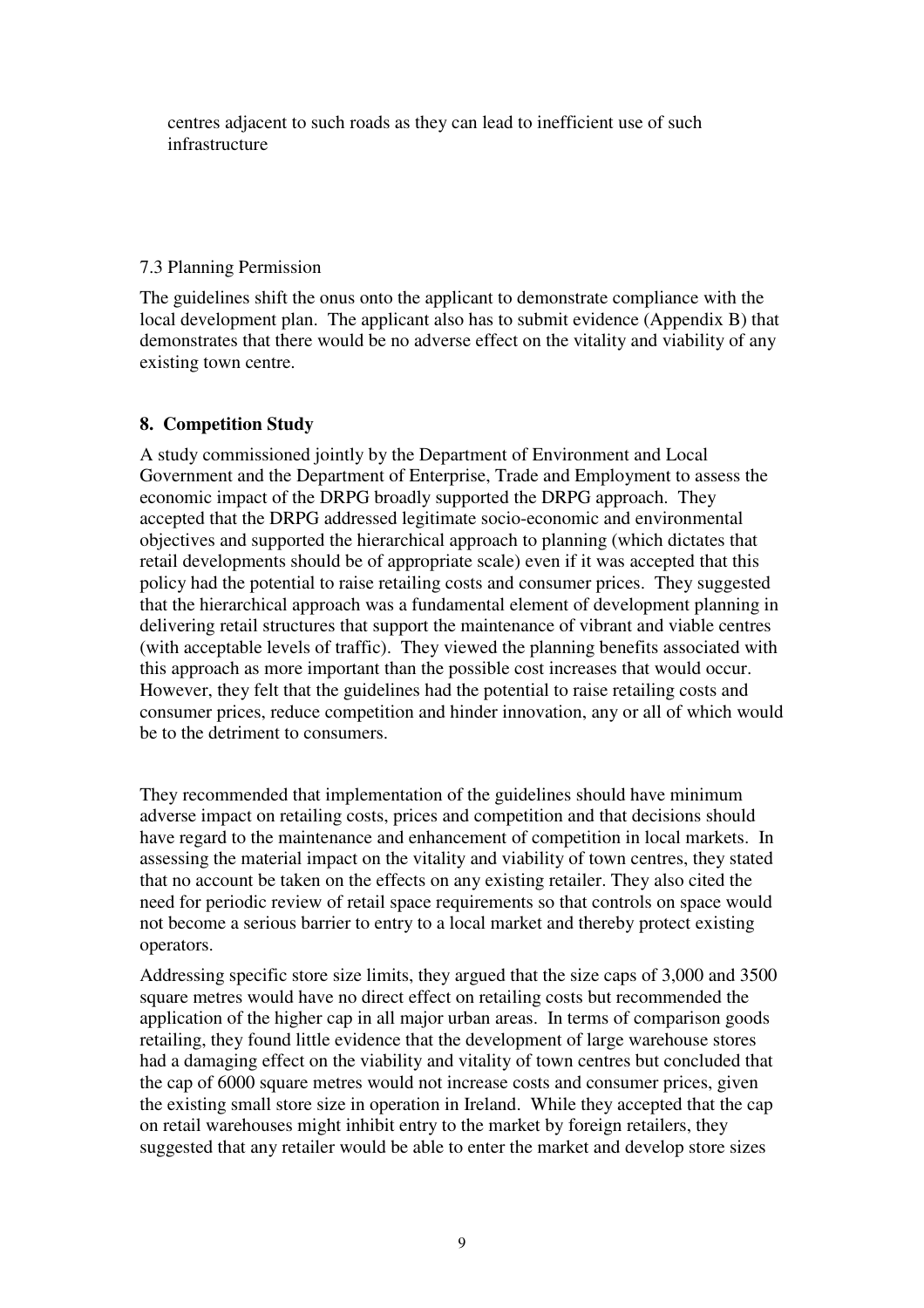in excess of existing outlets, and would not therefore be competitively disadvantaged.

## **9. Discussion**

There is general agreement on the strategic importance of retail planning in the development of national retail sectors and that retailing requires a supportive planning regime that encourages competition and promotes innovation. An assessment of the economic impact of the new planning guidelines revolves around four key issues; the amount of retail floor space to be provided, the scale of new retail developments, the size of individual outlets and the location of new retail developments. The extent to which the restrictions on store size and the location of new developments will affect competition is unclear. In theory, the guidelines are in line with McAlesse's (2001) sentiments on the positive benefits of competition in that they require local authorities ensure development plans promote competition in local markets and do not protect any individual local retailer. However, it is difficult to envisage what objective criteria would reasonably be utilised to achieve such an objective over the longer term. It is equally uncertain as to how future retail space requirements will be accurately evaluated. Controls on the development of new retail developments have also the potential to create substantial barriers to entry in local markets, thus inhibiting competition.

The adoption of a hierarchical approach to retail planning will mean that local authorities can restrict store size in neighbourhood or district centres. The economic downside of this policy is that it has the potential to increase costs and raise prices. However, from an environmental and social perspective, local authorities will support such centres that are likely to produce an acceptable level of traffic, in line with the concept of sustainable development. Similarly, the adoption of a sequential approach to retail development has also the potential to increase costs were it, for example, to force a potential new entrant to reduce the scale of operation to fit with available sites within town centres, having been refused permission to develop at either edge-oftown or out-of-town. This would adversely affect costs and prices.

The caps on store size introduced in the new planning guidelines in Ireland support Davies & Itoh's (2001) sentiments that the feature of all retail specific legislative instruments is to restrict the activities of large-scale retailers. The cap on grocery store size has undoubtedly hindered the development plans of multiple operators. This has restricted their ability to achieve higher economies of scope in line with the views postulated by Davies & Whitehead (1995). It is less evident whether the cap on store size will curb the dynamism and competitiveness of the sector as suggested by Boylaud & Nicoletti  $(2001)$ . The grocery sector has shown itself to be a most dynamic and competitive sector in recent years despite the restriction on store size. Equally, given low population densities, there was limited potential for the development of superstores in Ireland, unlike the large population densities that facilitated the proliferation of supermarkets and hypermarkets in other European countries. The role of RGDATA in lobbying for the cap in 1998 mirrors experience in many European countries, in line with sentiment expressed in the literature [Alexander, (1997:175); Francois & Leunis, (1988); Merenne-Schoumaker, (1995);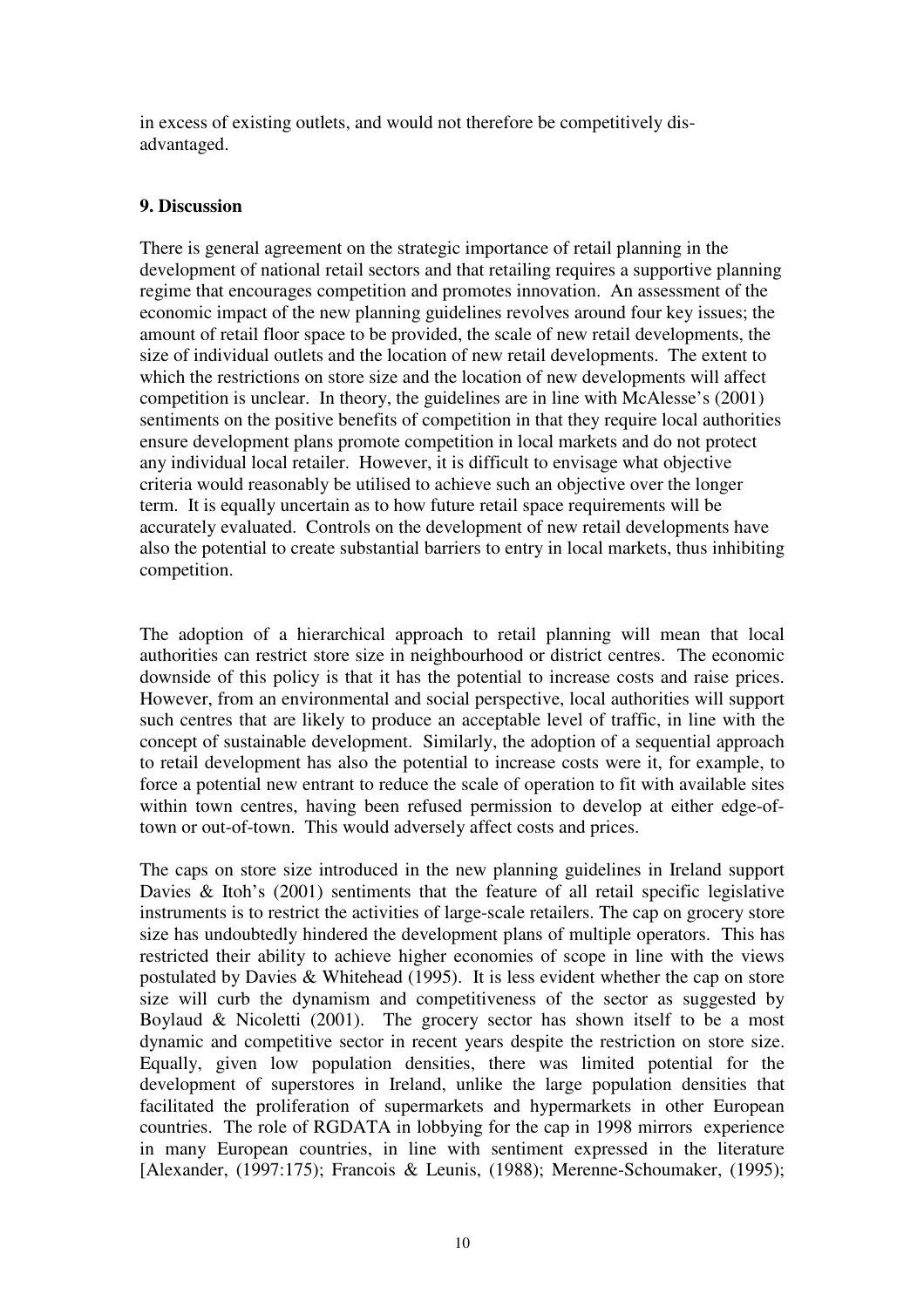Metton, (1995); Pellegrini, (1995)]. The key difference is that large store laws in other countries were introduced to as a response to the proliferation of superstores and hypermarkets (Fries, 1978), while in Ireland the superstore format was never allowed to emerge.

The development of large stores in densely populated areas facilitated efficiencies in other European countries, most notably in the UK and France. While average store size in the Irish market was increasing in the 1990s, the 1998 legislative cap on grocery store size blocked the development of large food stores; a cocktail of public policy determinism and effective small business lobbying. The cap effectively discriminated against multiple grocery operators with large stores and increased the complexity of the distribution challenge. It is less clear whether the cap on store size for non-food outlets is a significant inhibitor of development, given the scope for existing operators to increase present store size. What is clear is that there is considerable potential for new entrants to develop without being significantly disadvantaged by the size of existing store operators.

The cap of 6000 square metres on warehouse developments will restrict store size but should not seriously disadvantage either existing or future operators, given existing small average store size. Retail Parks are at a relatively early stage in development by international standards and the cap appears to fit with the Irish context, subject to review in the future

The decision to ban all future regional shopping centres outside the Dublin Metropolitan Area was taken on the basis that such centres had the potential to create long distance traffic, contrary to the principles of sustainable development. It would appear that this is too restrictive. If more objective criteria were developed in relation to future shopping needs, then it seems illogical that other large urban conurbations eg. Cork City, should be restricted from such developments.

# **10. Concluding Remarks**

One can characterise the Irish retail market as one undergoing significant structural change. An increase in enterprise density and market concentration levels are indicative of the emergence of a more sophisticated retail system. The new planning guidelines reflect both a strong political bias toward the protection of small independent operators and a genuine concern for sustainable development. The engrained political bias towards the protection of the small independent operator simply reflects the historical importance of family run businesses in Irish society. Given its small size and the parochial nature of Irish society, 'real politique' in Ireland means that politicians reflect local community sentiment, if they wish to be re-elected.

The general principles embodied in the new retail planning guidelines offer a reasonable compromise between economic goals of market efficiency and the social need for sustainable development. The more prescriptive nature of the new guidelines should achieve a greater level of consistency in local authority decision making, while at the same time, the flexibility built into the guidelines have the potential to allow an efficient retail sector to develop. However, local authority interpretation of the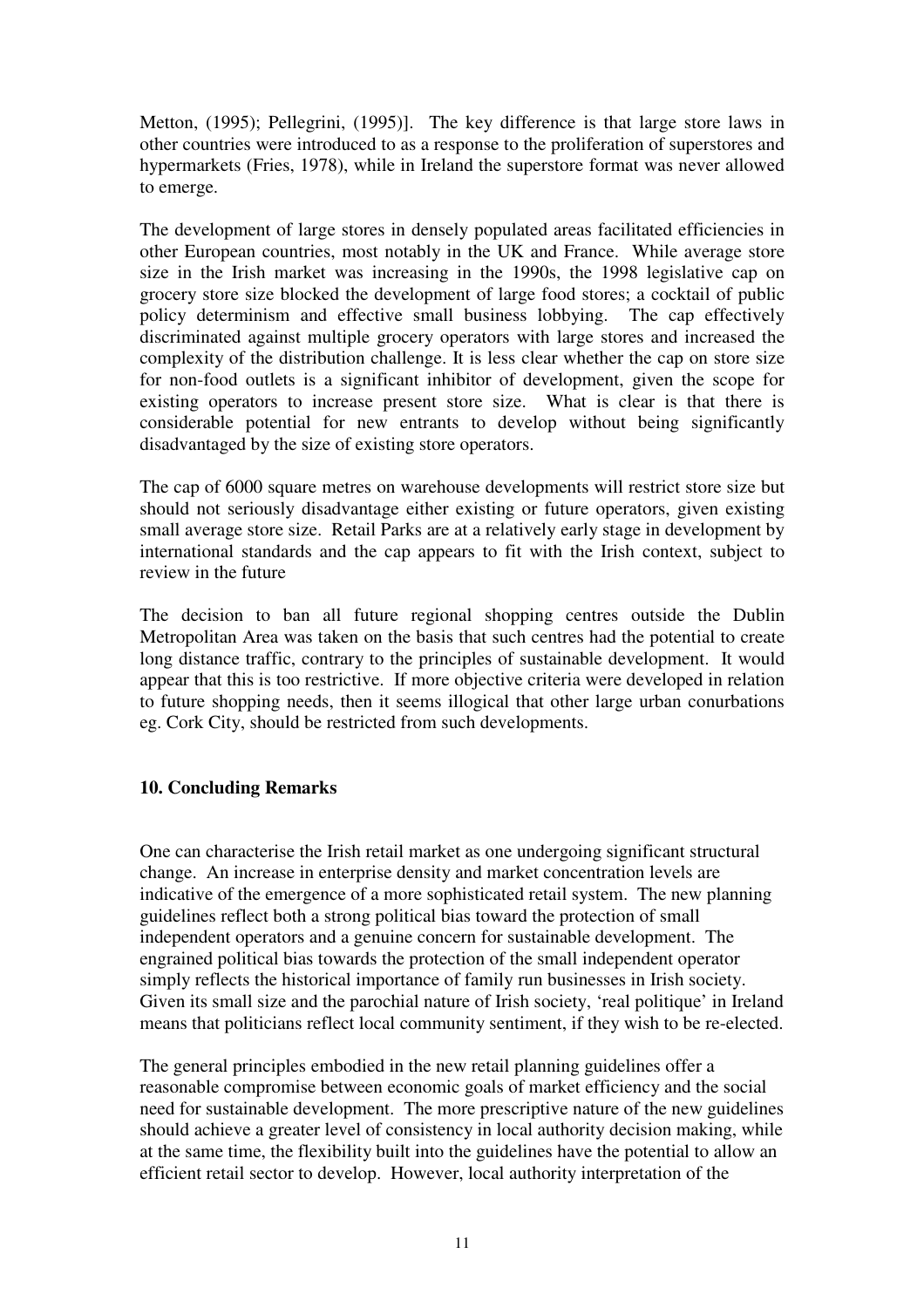guidelines is crucial in the achievement of this objective. In the future, there will undoubtedly be potential for special interest lobbying and the potential to inhibit competition.

#### **References**

Boylaud, O. & Nicoletti, G., (2001), 'Regulatory Reform in Retail Distribution', *OECD Economic Studies*, No.32.

Central Bank of Ireland (1997) *Annual Report*

Central Bank of Ireland (1999) *Annual Report*

Central Statistics Office (1996) Census-Principal Demographic results.

Central Statistics Office (1997) Labour Force Survey

Davies, G & Itoh, H., (2001), 'Legislation and Retail Structure: the Japanese example', *International Review of Retail, Distribution and Consumer Research*, 11(1), pp83-95.

Davies, G. & Harris, K., (1990), *The Independent Retailer*, McMillan, London. Davies, G. & Whitehead, M. (1995), 'The legislative environment as a measure of attractiveness for internationalisation', in McGoldrick, P.J. & Davies, G. (Eds) *International Retailing Trends and Strategies*, Pitman, London.

Davies, R.L. (1979), '*Retail Planning in the European Community'*, Farnborough, Saxon House.

Davies, R.L. (1995), '*Retail Planning Policies in Western Europe'*, Routledge, London.

Euromonitor (2001), Market Report : Ireland

Euromonitor (2002), Market Report: Ireland

Financial Times (1999), 'European Retailing 2000+', Financial Times Business Publications,UK, Sept. 30.

Foley, E., (1998), *The Irish Market-A Profile.* (6<sup>th</sup> Ed.) Irish Marketing Institute, Dublin, Ireland.

Forfas (1999), 'The Dynamics of the Retail Sector in Ireland', Report prepared for Forfas by KPMG Management Consultants, Fitzpatrick Associates Economic Consultants and the Centre for Retail Studies, University College Dublin. November. Francois, P. & Leunis, J. (1991), 'Public Policy and the establishment of large stores in Belgium', *International Review of Retail Distribution and Consumer Research*, Vol.1, No.4, pp469-486.

Fries, J. (1978), 'Government Intervention in France-How has it affected development?' *Retail & Distribution Management*, Vol.6, No.2, March/April, pp41- 45.

Goodbody Report (2000), ' The Impact of the Retail Planning Guidelines on the Retail Sector', Report submitted to the minister of Enterprise, Trade and Employment and to the minister of Environment and Local Government, Stationery Office, Dublin.

Goodbody Research (1995) 'Food Retailing in the Republic of Ireland', Dublin. Kacker, M (1985), *Transatlantic Trends in Retailing: Takeovers and Flows of knowhow,* London: Quorum.

Kacker, M (1986), 'The metamorphosis of European Retailing', *European Journal of Marketing*, Vol. 20. , No.8, pp15-22.

Keogh, P.D. (1995), 'The Ministerial Directive on Retailing: An Appraisal', unpublished thesis cited in Parker, A.J. (1995) 'Retail Planning Policy in the Irish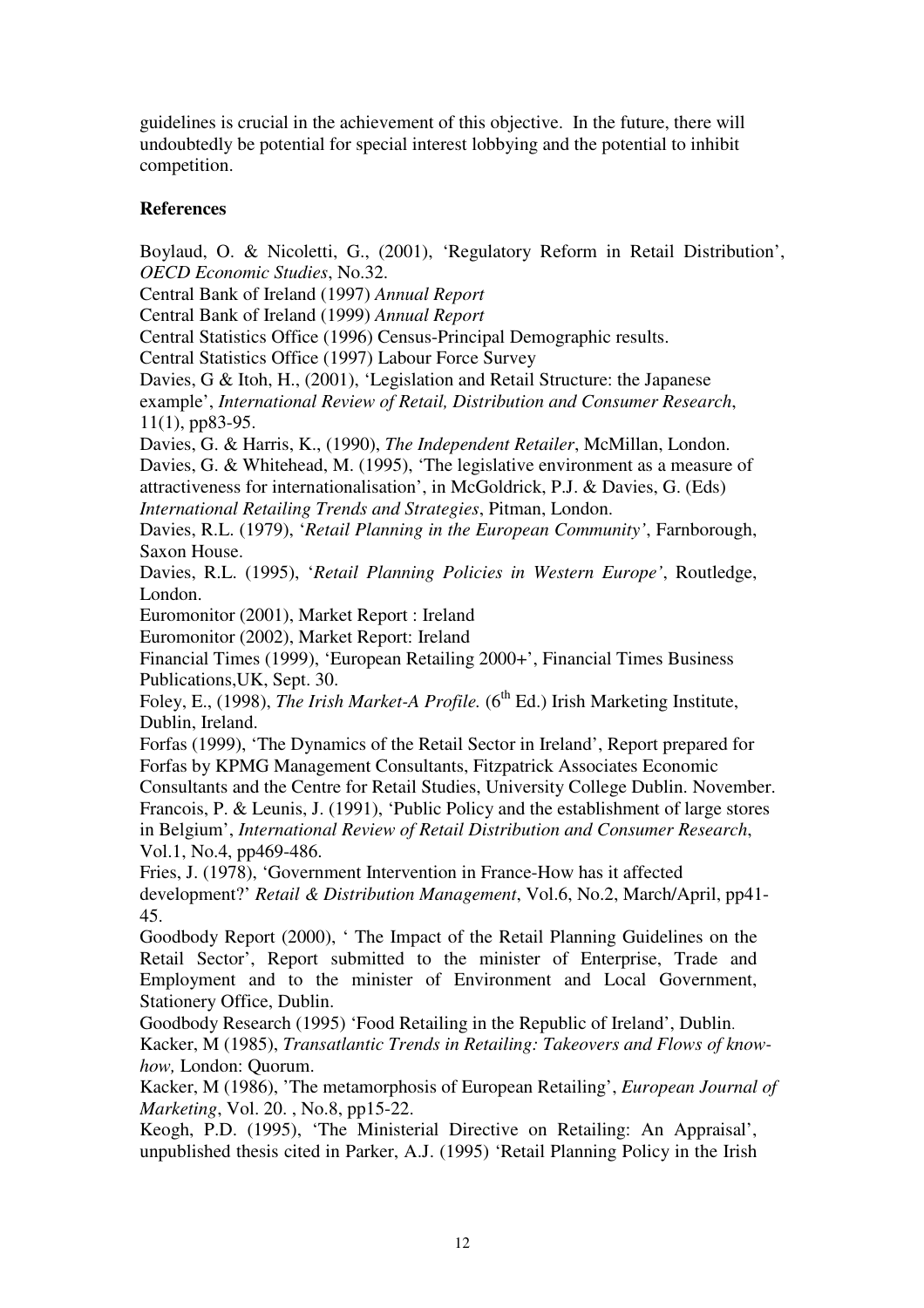Republic' in R.L.Davies (ed), *Retail Planning Policies in Western Europe*, Routledge, London.

Larke, R., (1992), 'Japanese Retailing: Fascinating, but little Understood', *International Journal of Retail & Distribution Management*, Vol.20, No. 1, pp3-15.

Mc Aleese, D., (2001), *Economics for Business: Competition, Macro-stability & Globalisation*, Prentice Hall, 2<sup>nd</sup> Ed, England.

McGoldrick, P.J. (1995) in International *Retailing: Trends and Strategies,* 

McGoldrick, P.J. & Davies, G. (Eds) Pitman. London.

McGoldrick, P.J. (2002), *Retail Marketing*, McGraw Hill. London

Mintel (1999), '*Food Retailing in Ireland'*, Mintel International Group Limited

Nielsen (1994), Retail Census 1994, Dublin.

Nielsen (1996), Retail Census 1996, Dublin.

Nielsen (1998), Retail Census 1998, Dublin.

Nielsen (2000), Retail Census 2000, Dublin.

Nielsen (2002), Retail Census 2002, Dublin.

O.Callaghan, E. & Wilcox, M. (1997), 'Dublin as an International Location : Perception and Experience', Eirass Conference Papers, July.

Parker, A.J., Kelly, F.M., Kyne, D.M., (2001a), 'The Dublin Shopping Centre and Retail Park Digest', Centre for Retail Studies, University College Dublin.

Parker, A.J., Kelly, F.M., Kyne, D.M., (2001b), 'The Irish Shopping Centre and Retail Park Digest', Centre for Retail Studies, University College Dublin.

Sternquist, B. (1998), 'International *Retailing'*, Fairchild Publications, New. York.

Sternquist, B., & Jin, B., (1998), ' South Korean Retail Industry: government's role in retail liberalisation', *International Journal of Retail & Distribution Management*, Vol.26, No. 9, pp345-353.

Sternquist, B., & Kacker, M., (1994), European Retailing's Vanishing Borders, Westport, Conneticut: Quorum Books.

Treadgold, A., (1991) 'The Emerging Internationalising of Retailing: Present Status and Future Challenges' *Irish Marketing Review*, Vol.5, No.2, 11-27.

Tym, R.& Partners (1999), ' Retail Planning Guidelines', Report submitted to the Minister for the Environment and Local Government, Blackwell & Associates, London.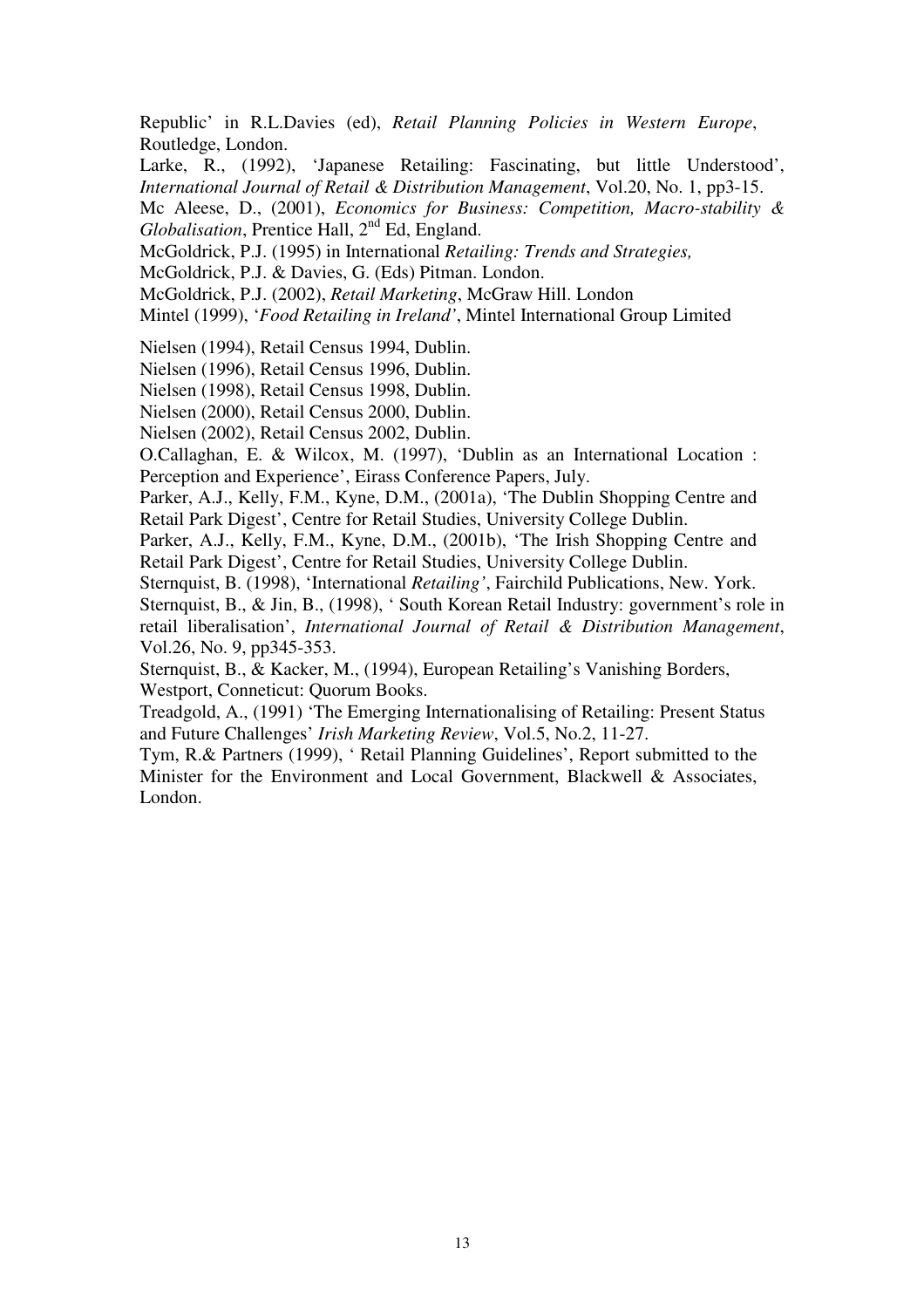# **Appendix A**

## **Terms of Reference: Tym & Partners 1999**

To address all of the planning issues in relation to large scale retail developments, including the socioeconomic aspects and, in particular

1. To examine the amount and location of such large-scale shopping development in Ireland including known proposed development.

2. To identify in particular the amount and location of supermarket development in Ireland, including known proposed development, in excess of 2000 square metres.

3. To estimate the amount, type and phasing of retail development needed in Ireland over the next ten years having regard to all relevant factors and, in particular, changes in the level and nature of retailing, demographic factors including spatial distribution, growth in the economy, employment, incomes and new technologies.

4. To consider the implications of large retail development for sustainable development, roads and road traffic, employment, the viability of existing town centres, urban renewal and the availability of an adequate and diverse retail service for all members of the community, including those without private car transport.

5. To outline the relevant international experience with such developments and the planning measures applied.

6. To consider the impact of the local Government (Planning and Development) General Policy Directive 1982, the likely impact of the continuance in force of the Local Government (Planning and Development) General Policy Directive (Shopping) 1998 and the Local Government (Planning and Development)(No.2) Regulations, 1998, and to recommend the policies most appropriate to Irish circumstances

7. On the basis of these policies to draw up draft planning guidelines for the guidance of planning authorities, retailers and interested parties, to be presented in the established format for such guidelines; these guidelines should outline site selection criteria, cumulative effects, concepts of high quality design and suggest headings for an environmental impact analysis/ shopping impact analysis, including scoping report.

# **Appendix B**

# **Retail Impact Criteria**

In submitting evidence in relation to retail impact, the applicant should address the following criteria and demonstrate whether or not the proposal would:

- Support the long-term strategy for town centres as established in the development plan and not materially diminish the prospect of attracting private sector investment into one or more town centres
- Cause an adverse impact on one or more town centres, either singly or cumulatively with recent developments or other outstanding planning permissions, sufficient to undermine the quality of the centre or its role in the economic and social life of the community
- Diminish the range of activities and services that a town centre can support.
- Cause an increase in the number of vacant properties in the primary retail area.
- Ensure a high standard of access both by public transport, foot and private car so that the proposal is accessible by all sections of society.
- Link effectively with an existing town centre so that there is likely to be commercial synergy.